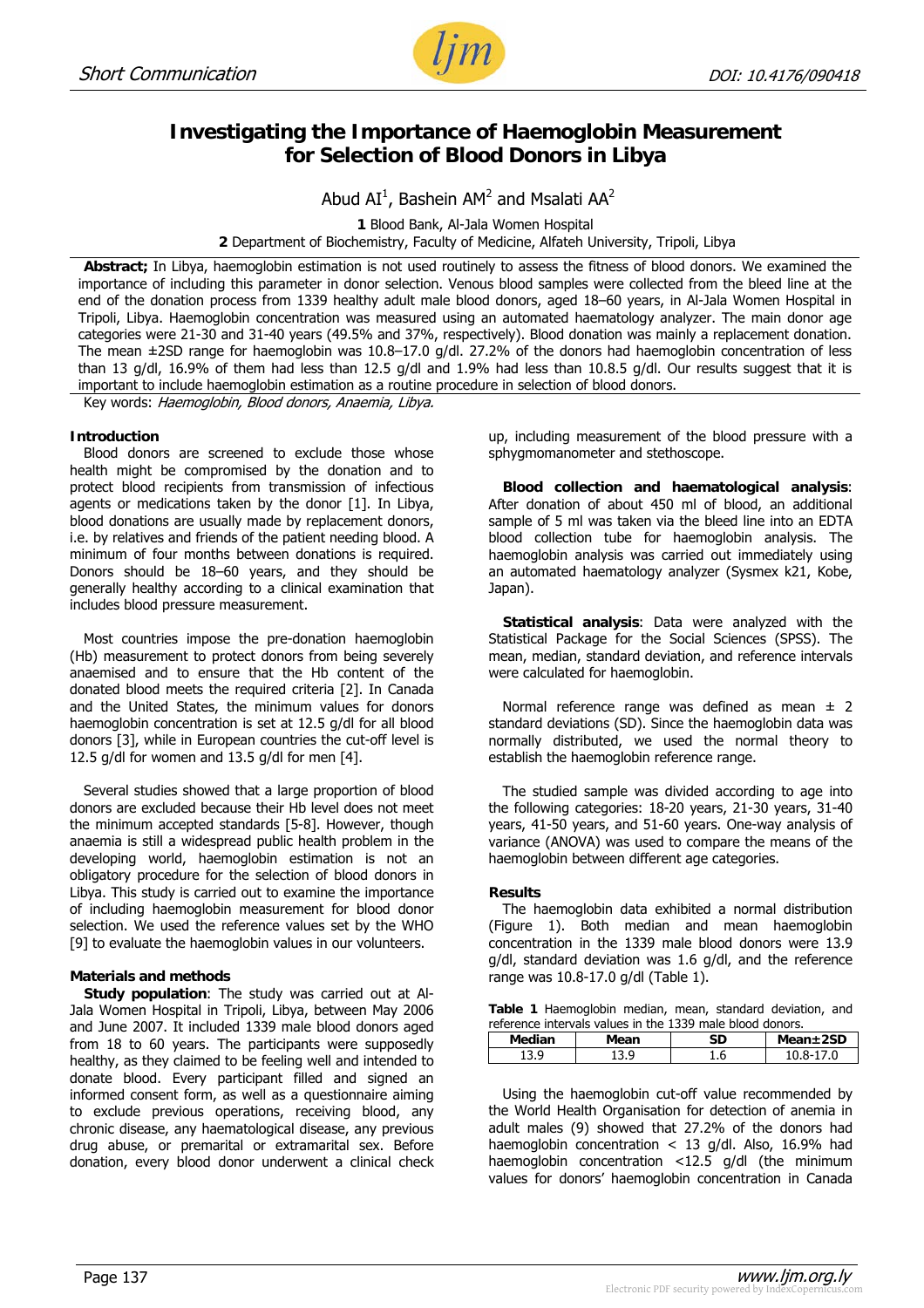

and the United States), and 1.9% had haemoglobin concentration  $<$  10.8 g/dl (the lower limit of the reference range estimated in this study).

Most blood donors were in age categories 21-30 and 31- 40 years (49.5% and 37%, respectively) (Table 2). There was a tendency to lower haemoglobin values after the age of 40 years, and ANOVA analysis showed that there is a significant difference in haemoglobin concentration between different age categories ( $p = 0.002$ ).



**Figure 1** Frequencies of haemoglobin levels among donors

**Table 2** Means of haemoglobin concentration of different age categories and the ANOVA analysis

| Age group<br>(years) | Percentage of<br>donors | Mean Hb<br>(g/d) |
|----------------------|-------------------------|------------------|
| 18-20                | 4.0%                    | 13.4             |
| $21 - 30$            | 49.5%                   | 14.0             |
| $31 - 40$            | 38.2%                   | 13.9             |
| 41-50                | 7.4%                    | 13.6             |
| 51-60                | 0.9%                    | 13.0             |
| P-value              |                         | 0.002            |

## **Discussion**

In Libya, apart from the blood bank in Benghazi, there is no proper blood banking system and there are no national guidelines to regulate the process of blood donation. Blood donations are obtained mainly by recruiting relatives and friends of the patient requiring blood. The blood is tested for blood-borne infectious diseases, cross-matched, and given to the patient.

Our results showed that 27.2% of the donors had haemoglobin concentration of less than the WHO cut-off of 13 g/dl, 16.9% had haemoglobin concentration of less than the US cut-off value of 12.5 g/dl, and 1.9% had haemoglobin concentration of less than 10.8 g/dl (the lower limit of the reference range estimated in this study). These results emphasise the importance and the urgency of considering haemoglobin estimation as an integral part of the donor selection process.

We first showed that the haemoglobin values of the study sample had a Gaussian distribution, confirming the validity of defining the reference range as the mean  $\pm$  2 standard deviations.

Comparison of the estimated reference range and the mean values of haemoglobin in Libyan adult male blood donors with the published haemoglobin values in the Western countries and some African countries (Table 3) [10-17] showed that the lower limit of the Libyan blood donors' values is lower than those in Western and African countries, with the exception of Kenya [13]. These

differences may be attributed to differences in genetic makeup, hematological diseases, or nutritional lifestyle, or to differences in the methods used. Given that haematological diseases such as sickle cell anaemia and thalassaemia are widely spread in the Mediterranean region, it is very important to study these diseases in Libyans.

| Table 3 Comparison of haemoglobin reference values obtained from the |
|----------------------------------------------------------------------|
| present study with those published in Western and African countries. |

| Country (ref No.)      | Hb(q/dl) |               |
|------------------------|----------|---------------|
|                        | Mean     | Range         |
| Western countries (10) | 15.0     | $13.5 - 17.5$ |
| Western countries (11) | 15.0     | $13.0 - 17.0$ |
| Western countries (12) | 15.0     | 13.0-17.0     |
| Kenya (13)             | 9.9      | $8.3 - 11.3$  |
| Ethiopia (14)          | 16.1     | 13.9-18.3     |
| Ghana (15)             | 14.2     | 11.7-16.5     |
| South Africa (16)      | 14.0     | 10.3-16.7     |
| Uganda (17)            | 14.1     | 11.1-16.8     |
| Present study          | 13.9     | 10.8-17.0     |

These results suggest that larger studies are needed to establish the haematological reference values in different categories of Libyans, including children, pregnant women, and the elderly. These studies should exclude people with haematological diseases and any other abnormality that might affect haemoglobin concentration.

Comparison of haemoglobin concentration means in different age categories showed that there is significant difference in the haemoglobin concentration means between different age categories (p=0.002). The highest haemoglobin mean (14.0  $g/dl$ ) was in the age category of 21-30 years and the lowest (13.0 g/dl) was in the age category of 51-60 years. This suggests that the latter age category should be treated with extra care.

In Libya, family replacement donors usually feel under pressure to donate and may therefore hide aspects of their health even when not feeling well, which could mean that they are phlebotomised when they are anaemic themselves. This emphasises the urgent need for proper criteria for blood donor selection to avoid bleeding unfit donors. Libyan blood services should include among their selection criteria measurement of haemoglobin, and guidelines for a National Blood Transfusion Service should be established, including definition of acceptable haemoglobin level. Simple and inexpensive pre-donation estimation of haemoglobin should be used in blood banks for selection of blood donors [18-21].

#### **Conclusion**

This paper showed that there is an urgent need to revise the blood donation protocol in Libya. More attention should be given to selection of donors in order to guarantee their safety, and to ensure obtaining blood that is suitable for transfusion.

The procedure of blood donor selection should include testing donor's haemoglobin.

#### **References**

- 1. Joint UKBTS/NIBSC Professional Advisory Committee's (JPAC) Guidelines for the Blood Transfusion Services in the United Kingdom, 7th Edition 2005. www.transfusionguidelines.org.uk.
- 2. Lotfi, R. A noninvasive strategy for screening prospective blood donors for anaemia. Transfusion. 2005: 45:1585-92.
- 3. Goldman MR. Another stab at donor haemoglobin screening. Transfusion 2005; 45:1552-3.
- 4. Council of Europe. Guide to the preparation, use and quality assurance of blood components. 9th ed. Strasbourg: Council of Europe Publishing; 2003.
- 5. Rajab JA, Muchina WP, Orinda DA, Scott CS. Blood donor haematology parameters in two regions of Kenya. East Afr Med J. 2005; 82:123-7.